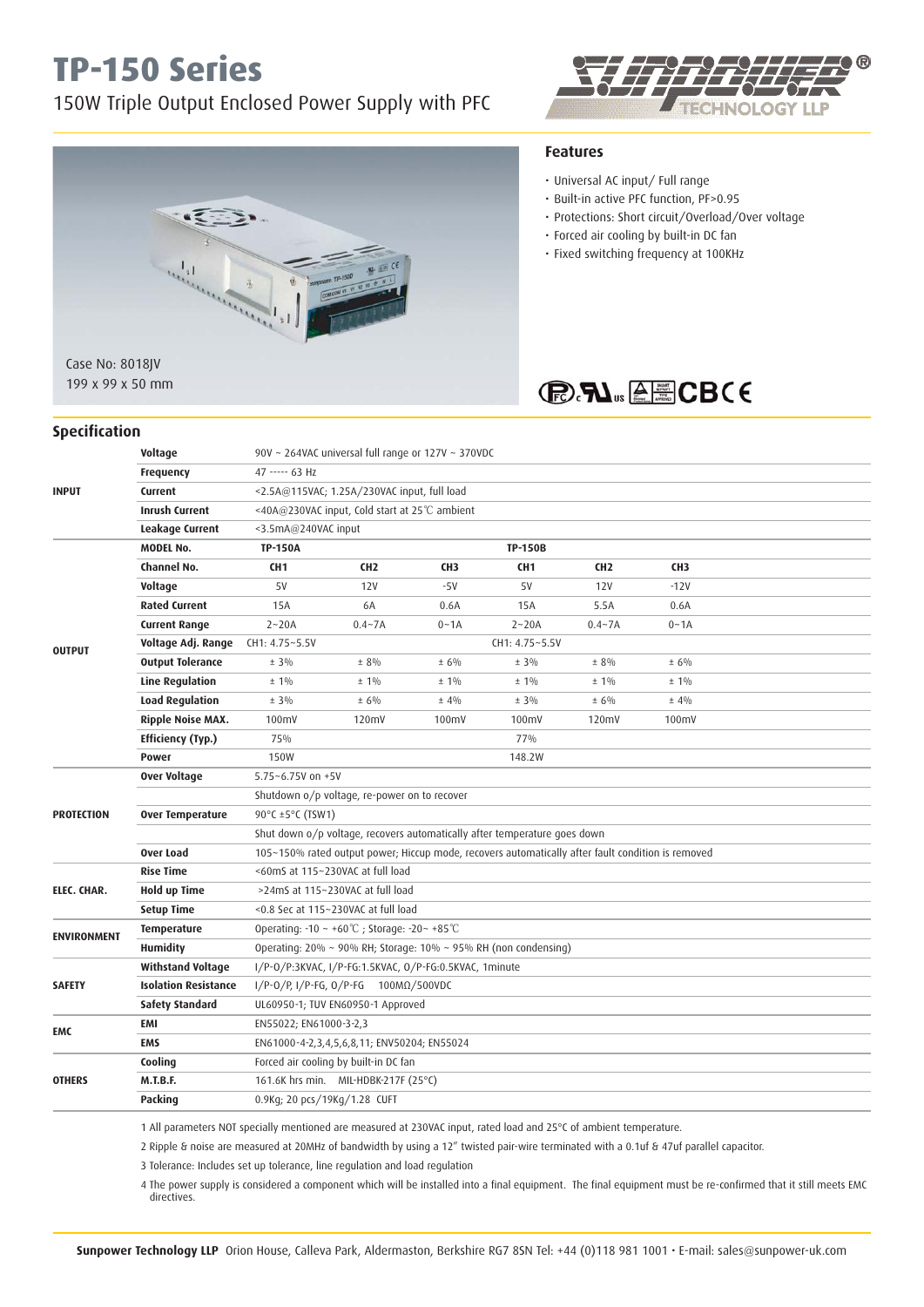# **TP-150 Series**

## 150W Triple Output Enclosed Power Supply with PFC





199 x 99 x 50 mm

#### **Specification**

#### **Voltage** 90V ~ 264VAC universal full range or 127V ~ 370VDC **Frequency** 47 ----- 63 Hz **INPUT Current** <2.5A@115VAC; 1.25A/230VAC input, full load  **Inrush Current** <40A@230VAC input, Cold start at 25℃ ambient  **Leakage Current** <3.5mA@240VAC input  **MODEL No. TP-150C TP-150D Channel No. CH1 CH2 CH3 CH1 CH2 CH3 Voltage** 5V 15V -15V 5V 24V 12V  **Rated Current** 15A 4.5A 0.6A 15A 3A 0.6A  **Current Range** 2~20A 0.4~6A 0~1A 2~20A 0.4~4A 0~1A **OUTPUT Voltage Adj. Range** CH1: 4.75~5.5V CH1: 4.75~5.5V CH1: 4.75~5.5V<br> **Output Tolerance**  $\pm 3\%$   $\pm 10.0006$   $\pm 6\%$   $\pm 6\%$   $\pm 3\%$ **Output Tolerance**  $\pm 3\%$   $\pm 3\%$   $\pm 6\%$   $\pm 6\%$   $\pm 3\%$   $\pm 8\%$   $\pm 8\%$   $\pm 6\%$ **Line Regulation**  $\pm 1\%$   $\pm 1\%$   $\pm 1\%$   $\pm 1\%$   $\pm 1\%$   $\pm 1\%$   $\pm 1\%$   $\pm 1\%$ **Load Regulation**  $\pm 3\%$   $\pm 6\%$   $\pm 4\%$   $\pm 3\%$   $\pm 6\%$   $\pm 4\%$  **Ripple Noise MAX.** 100mV 150mV 100mV 100mV 150mV 100mV **Efficiency (Typ.)** 77% 78% 78% **Power** 151.5W 151.5W 154.2W  **Over Voltage** 5.75~6.75V on +5V Shutdown o/p voltage, re-power on to recover **PROTECTION Over Temperature 90°C** ±5°C (TSW1) Shut down o/p voltage, recovers automatically after temperature goes down **Over Load** 105~150% rated output power; Hiccup mode, recovers automatically after fault condition is removed **Rise time**  $\leq 60$ mS at 115~230VAC at full load **ELEC. CHAR. Hold up time** >24mS at 115~230VAC at full load **Setup time** <0.8 Sec at 115~230VAC at full load **ENVIRONMENT**<br> **ENVIRONMENT**<br> **Humidity**<br>
Operating: 20% ~ 90% RH; Storage: 10% ~ 9  **Humidity** Operating: 20% ~ 90% RH; Storage: 10% ~ 95% RH (non condensing)  **Withstand voltage** I/P-O/P:3KVAC, I/P-FG:1.5KVAC, O/P-FG:0.5KVAC, 1minute

| <b>SAFETY</b> | <b>Isolation resistance</b> | I/P-0/P, I/P-FG, 0/P-FG $100M\Omega/500VDC$ |
|---------------|-----------------------------|---------------------------------------------|
|               | Safety standard             | UL60950-1; TUV EN60950-1 Approved           |
| <b>EMC</b>    | EMI                         | EN55022; EN61000-3-2,3                      |
| <b>OTHERS</b> | <b>EMS</b>                  | EN61000-4-2,3,4,5,6,8,11; ENV50204; EN55024 |
|               | Cooling                     | Forced air cooling by built-in DC fan       |
|               | <b>M.T.B.F.</b>             | 161.6K hrs min. MIL-HDBK-217F (25°C)        |
|               | Packing                     | 0.9Kg; 20 pcs/19Kg/1.28 CUFT                |

1 All parameters NOT specially mentioned are measured at 230VAC input, rated load and 25°C of ambient temperature.

2 Ripple & noise are measured at 20MHz of bandwidth by using a 12" twisted pair-wire terminated with a 0.1uf & 47uf parallel capacitor.

3 Tolerance: Includes set up tolerance, line regulation and load regulation

 4 The power supply is considered a component which will be installed into a final equipment. The final equipment must be re-confirmed that it still meets EMC directives.

### **Features**

- Universal AC input/ Full range
- Built-in active PFC function, PF>0.95
- Protections: Short circuit/Overload/Over voltage
- Forced air cooling by built-in DC fan
- Fixed switching frequency at 100KHz